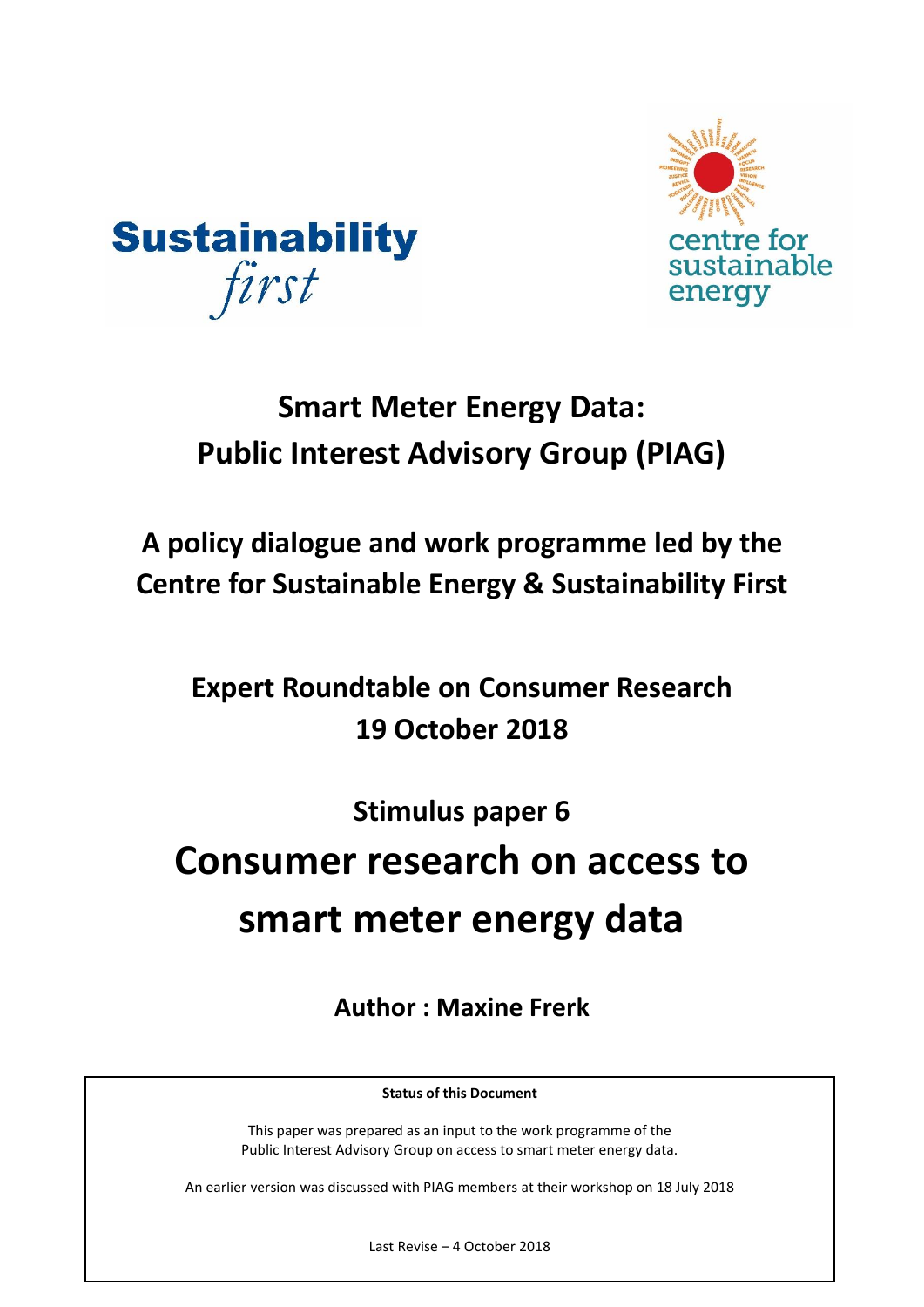## **Stimulus paper on consumer research on access to smart meter data**

#### **1. Introduction**

This note provides an overview of consumer research relevant to the question of access to smart meter data for public interest purposes and the privacy issues that such access might raise. It also identifies gaps in that research where policy makers could benefit from having a further consumer view.

The annex provides more detail on existing published research of which we are aware and which provides the evidence base for the observations in this note.

#### **2. Smart meter data specific research**

Key findings from across various customer studies are summarised below.

- While most consumers are relatively relaxed about smart meter data being shared with suppliers and network operators there is a small minority who are very concerned. In the last Energy Outlook report 4% of consumers flagged privacy as a concern with the rollout – and there is some anecdotal evidence that this might have increased following the Cambridge Analytica / Facebook issues. Earlier research for Citizens Advice found 1 in 4 people were fairly or very concerned about sharing their usage data with their energy supplier.
- Inevitably the concerns are greater when more granular data is being shared with concerns that half-hourly data could reveal lifestyle patterns of behaviour. The biggest concerns are around the data being used for marketing (creating more hassle for customers).
- Where it can be explained clearly what benefits the data delivers (to society and ideally the customer directly) then there is much more acceptance.
- While most customers are not aware of the role of networks, when their role is explained and the benefits to them of having access to smart meter data are spelled out - then the vast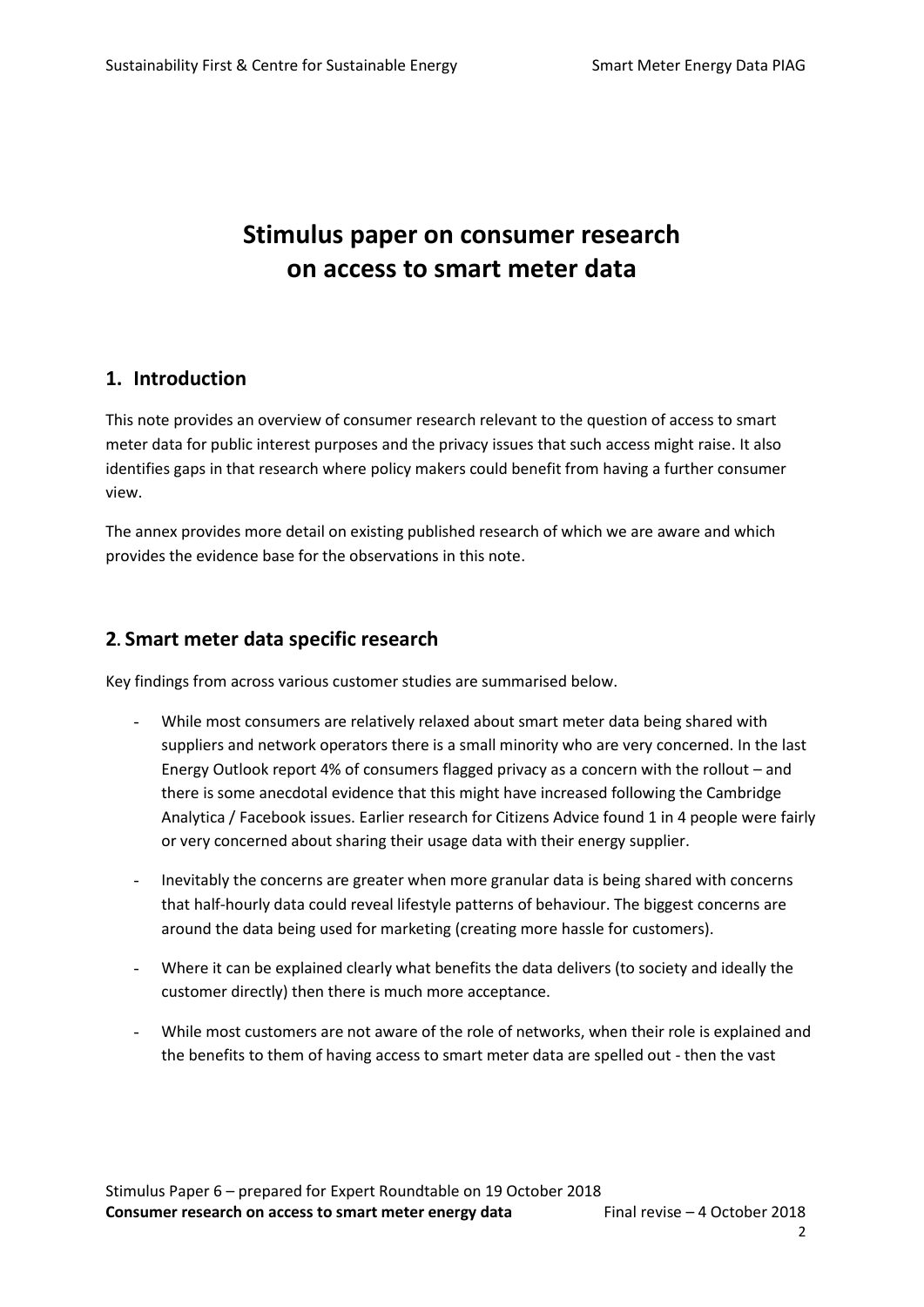majority of customers would be content with networks having access to the data (even at an individual property level).

- Similarly, while customers found the settlement process hard to understand, once explained they were generally comfortable with their half-hourly energy consumption being used for that purpose, recognising the wider benefits it would bring.
- Compared to other data energy usage data is not seen as particularly sensitive.
- However, a small minority remain concerned even about access to aggregated / anonymised data (presumably because they don't trust that process to be robust).
- More generally, there would seem to be a general acceptance that government should be able to access at least aggregated data to help in planning the energy system.
- Attitudes to privacy vary widely. The Ipsos Mori research for the ENA identified 4 customer personas which reflect these varying attitudes – Happy to share; Depends who's asking; Quid pro quo; Big brother. The most relaxed did not see energy consumption as sensitive – others were more concerned about there being clear benefits while a final group were reticent about any sharing. Though small this final group was particularly vocal.
- Although all customers should have their privacy choices explained to them when having a smart meter installed the majority of customers do not recall that happening. (Noting that this does not mean it wasn't explained to them - just that they did not recall it).

#### **3. Wider research on consumer attitudes to data**

- In general consumers have a low awareness of how much of their data is collected and how it is used. When this is explained, then the sale of data to third parties and the combining of data for profiling are particular concerns.
- That said consumers are often 'rationally disengaged' about their data because they find it a complex area, because they want the service being offered and do not feel that there is anything they can do to change how it is used.
- There are big differences across the population in how concerned and how in control consumers feel.
- There is support for increased regulation to improve the data ecosystem and allow more meaningful choice.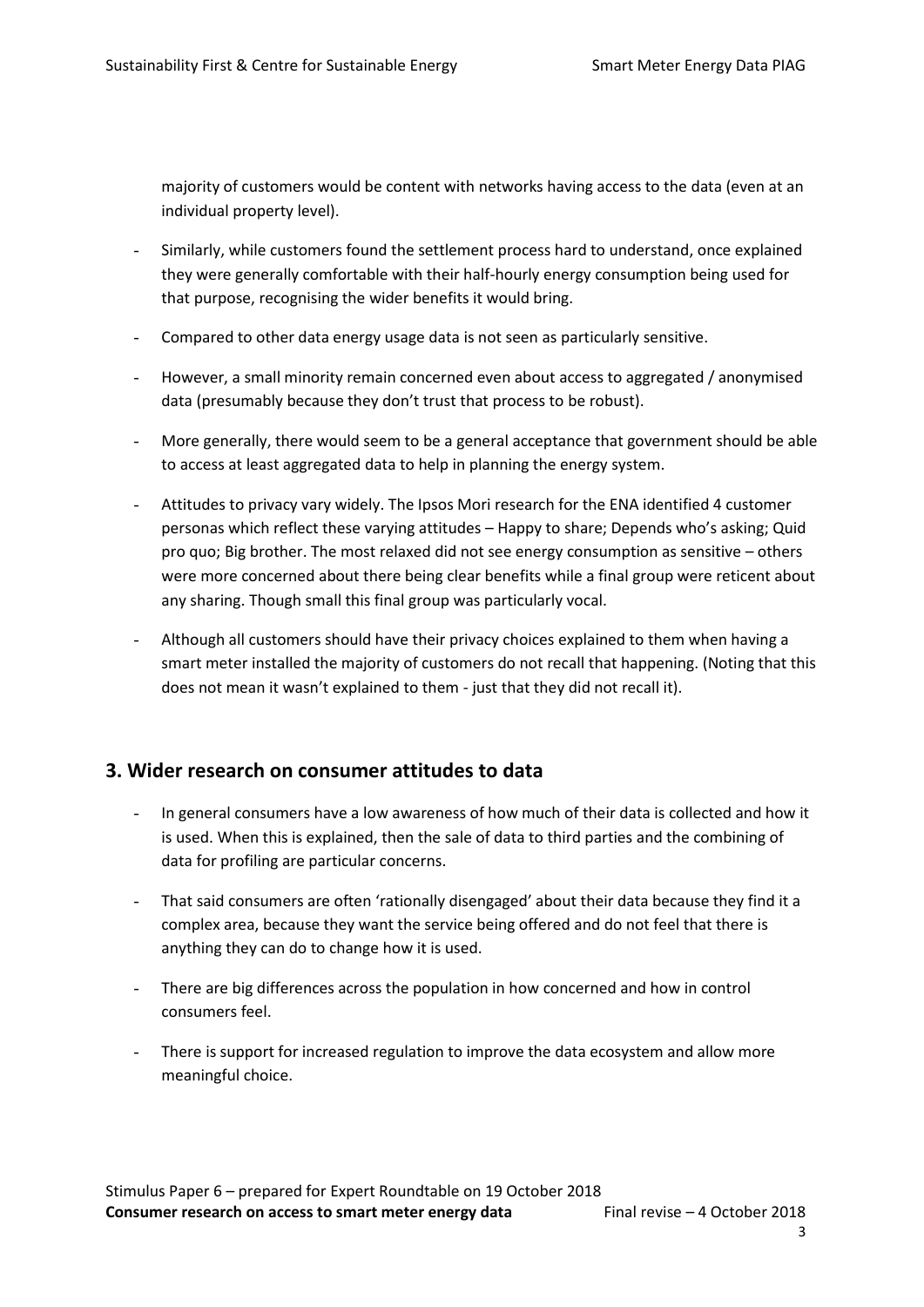#### **4. Gaps in current research ?**

Areas that have not been explored to date in any particular depth - but which would be of direct relevance to support PIAG thinking - would be:

- Whether consumers feel any differently about their **gas consumption data** rather than electricity (given the latter potentially reveals more about patterns of usage).
- Attitudes towards **different 'public policy' uses** of smart meter data and towards different public policy actors. At the workshop we will give examples of different uses and the levels of data required for each (eg historic or sample data).
- Under what circumstances would consumers be willing to share their smart meter data with public interest groups? eg if there was a framework that explained how it was used and what control they would have? if a public body was the only one to get access to the data (and it was not shared with others)?

Our understanding is that a number of PIAG members may also be considering / planning new research on smart meter data privacy issues, including UCL, Citizens Advice and possible BEIS.:

One particular issue that both UCL and Citizens Advice have indicated that they want to look at is the question of **how to ensure informed consent**. One particular angle UCL want to explore is the role of the individual versus other members of the household. There are also issues around the **much higher resolution data available from CADs** and smart appliances where customers may not be aware what they are signing up to.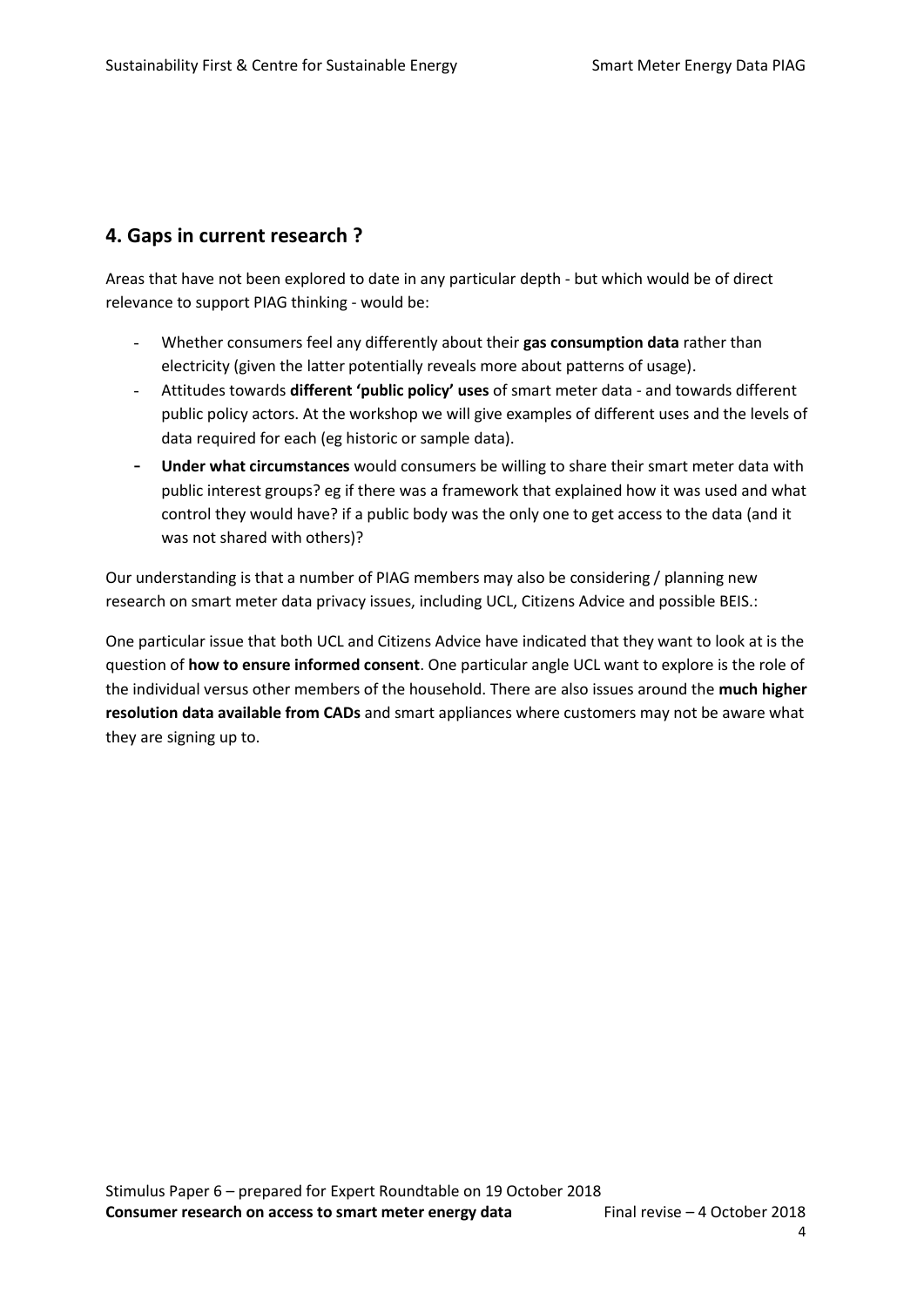## **Annex: Sources of Consumer Research relevant to the Roundtable**

#### *Studies specifically on access to smart meter data*

#### **Ofgem – Consumer views on sharing half hourly settlement data (July 2018)<sup>1</sup>**

This work was commissioned to support Ofgem's thinking on access to half-hourly data for settlement purposes. Ofgem carried out two separate exercises – one deliberative research with their Consumer First panel (carried out by Revealing Reality and involving four groups) and the other an omnibus study (carried out by Kantar with question design and analysis by Ofgem) involving 1467 face-to-face interviews.

Key findings from the Consumer First panel were:

- Most Panel Members were happy to share their data for settlement purposes and saw this as beneficial for the supplier, wider society, and potentially for themselves, although some were concerned it might lead to higher prices for them.
- Most Panel Members assumed suppliers already had access to their data through smart meters.
- More generally customers were unsure about data sharing although they did not always feel they had a choice. They had particular concerns about financial and address details.
- Most customers were happy with sharing smart meter data with their supplier in terms of energy use and a customer ID. They were concerned if the data could be used to tell when they were home.
- While customers struggled to understand the concept of settlement, once it was explained most consumers saw sharing data for settlement as beneficial leading to longer term bill savings and a more efficient energy system. They did not expect to see immediate benefits themselves but supported the idea anyway.
- Some consumers didn't trust suppliers to just use the data for settlement and thought it would be a "slippery slope"
- Panellists were more trusting of government, regulators or others without a vested interest but were wary of too many parties being involved in the process increasing the risk of data breaches

<sup>&</sup>lt;sup>1</sup> [https://www.ofgem.gov.uk/publications-and-updates/consumer-views-sharing-half-hourly](https://www.ofgem.gov.uk/publications-and-updates/consumer-views-sharing-half-hourly-settlement-data)[settlement-data](https://www.ofgem.gov.uk/publications-and-updates/consumer-views-sharing-half-hourly-settlement-data)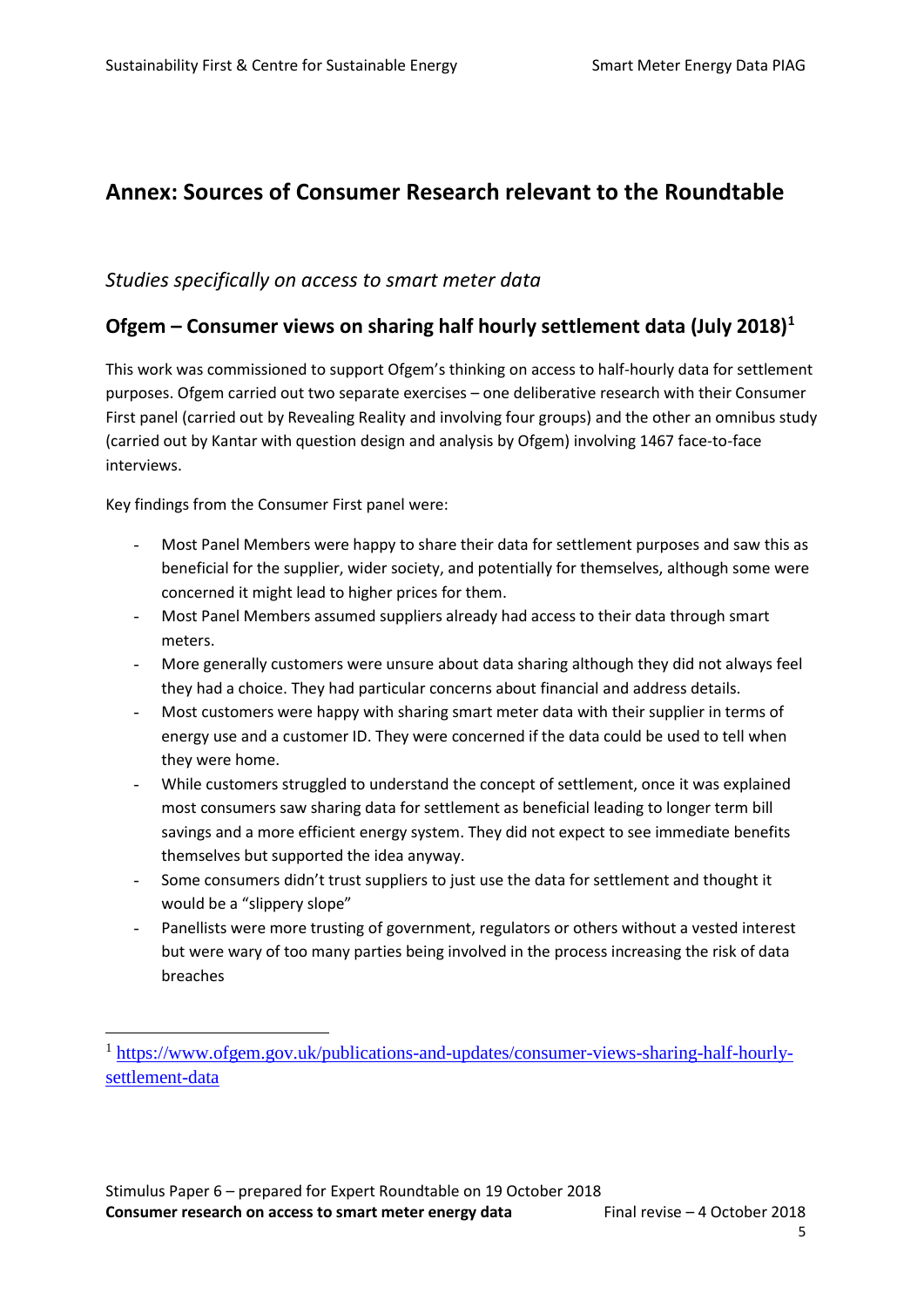- While some panel members supported mandatory access to the data most felt that  $-$  as a point of principal - customers should have a choice as to how their data was used. Generally, panel members were happy with an opt-out arrangement for data access – they saw the data being collected as inconsequential and didn't want the effort of having to opt in. A small number who were more sceptical wanted there to be an opt-in arrangement.
- Panellists highlighted the importance of framing requests in the right way. Talking generally about "data" made it seem more scary. Usage data is not that sensitive.

The key findings from the Omnibus survey were:

- Consumers generally consider energy consumption data to be much less sensitive than other personal data. Around half of consumers would be willing to share their energy consumption data if they saw a personal benefit eg in terms of a bill savings.
- Almost two-thirds of consumers would be willing to share their energy consumption data if it improved the overall operation and efficiency of the energy system (for the benefit of all consumers)
- On general data sharing 48% were comfortable with the level of data they shared. This was higher for young people and those over 65.
- When it comes to personal data, financial and medical records are considered to be the most sensitive by a significant margin. Only 10% of consumers put smart home device data in their top three most sensitive types of data and just 4% include half-hourly energy consumption data.
- The survey then tested a number of consumer-facing use cases and a number of market operation use cases (in effect for settlement). For the consumer-facing use cases (eg provision of tariff or energy efficiency advice, 34% of customers would share their data in all scenarios and a further 38% in at least one scenario. 15% would not share in any scenario. The remainder were unsure.
- Willingness to share half-hourly energy consumption data to improve market operation was slightly higher than for the consumer-facing use cases, with almost two thirds of consumers willing to share in each scenario. So for example 65% were willing to share half-hourly data "To improve the overall efficiency of the energy market to help bring down costs for all consumers over the next few years". 12% were not willing to share in any scenario.
- Ofgem and suppliers were seen as more trusted to handle data than an unspecified third party.
- Across the range of questions asked internet users and those with a smart meter tended to be more willing to share data.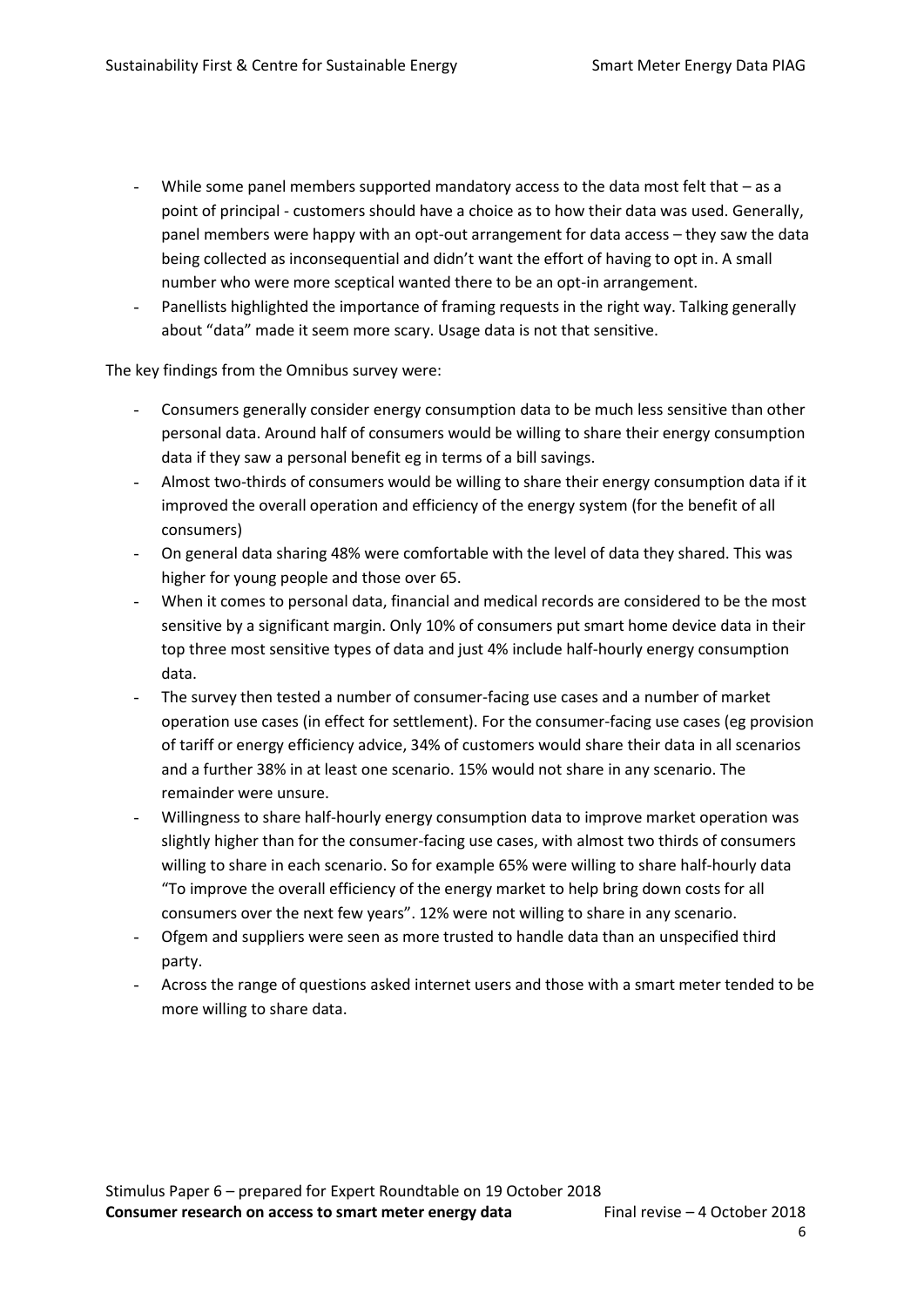## **ENA – "Consumer attitudes to DNO access to half hourly electricity consumption data" Ipsos MORI research study report (March 2017)<sup>2</sup>**

This study was carried out using 12 extended study groups and explored attitudes to half hourly data in the context of other data privacy issues and in particular access to that data by DNOs.

Key findings were:

 $\overline{a}$ 

- Electricity consumption data was not considered sensitive by most (compared to eg financial and health data) and many were comfortable with this being accessed provided it was not linked to personal contact information (eg phone number or bank account details).
- Once participants understood the role of DNOs they felt further reassured that access would not result in negative outcomes (marketing or increased bills).
- The use of consumption data to assist more efficient strategic planning was a benefit that resonated with many participants. However there was scepticism about there being a direct benefit (in terms of savings being passed on) and there was an appetite for further information to be provided on the additional value of individual property level data.
- There was a small group of participants who were less supportive of DNOs having access to the data – not specifically because of concerns about DNOs' keeping data safe but reflecting a more general attitude about the importance of data privacy.
- Risks of hacking were felt to be real but for most did not affect their comfort with DNOs having access to data.

The report did however find a wide range of differing viewpoints on data privacy which were classified as:

- "happy to share" relaxed about public sharing of their information in most cases
- "depends who's asking" comfortable sharing their data where the value of doing so is clear (whether the benefit is to them or others). This group in particular felt more comfortable as the discussion progressed and they understood more about the potential value of sharing the data.
- "quid pro quo" comfortable sharing their data when the personal value to them is clear
- "big brother" reticent about any sharing of their data (the smallest but loudest group).

<sup>&</sup>lt;sup>2</sup> <https://ems.ipsos-mori.com/researchpublications/publications/1935/Data-privacy-and-smart-meters.aspx>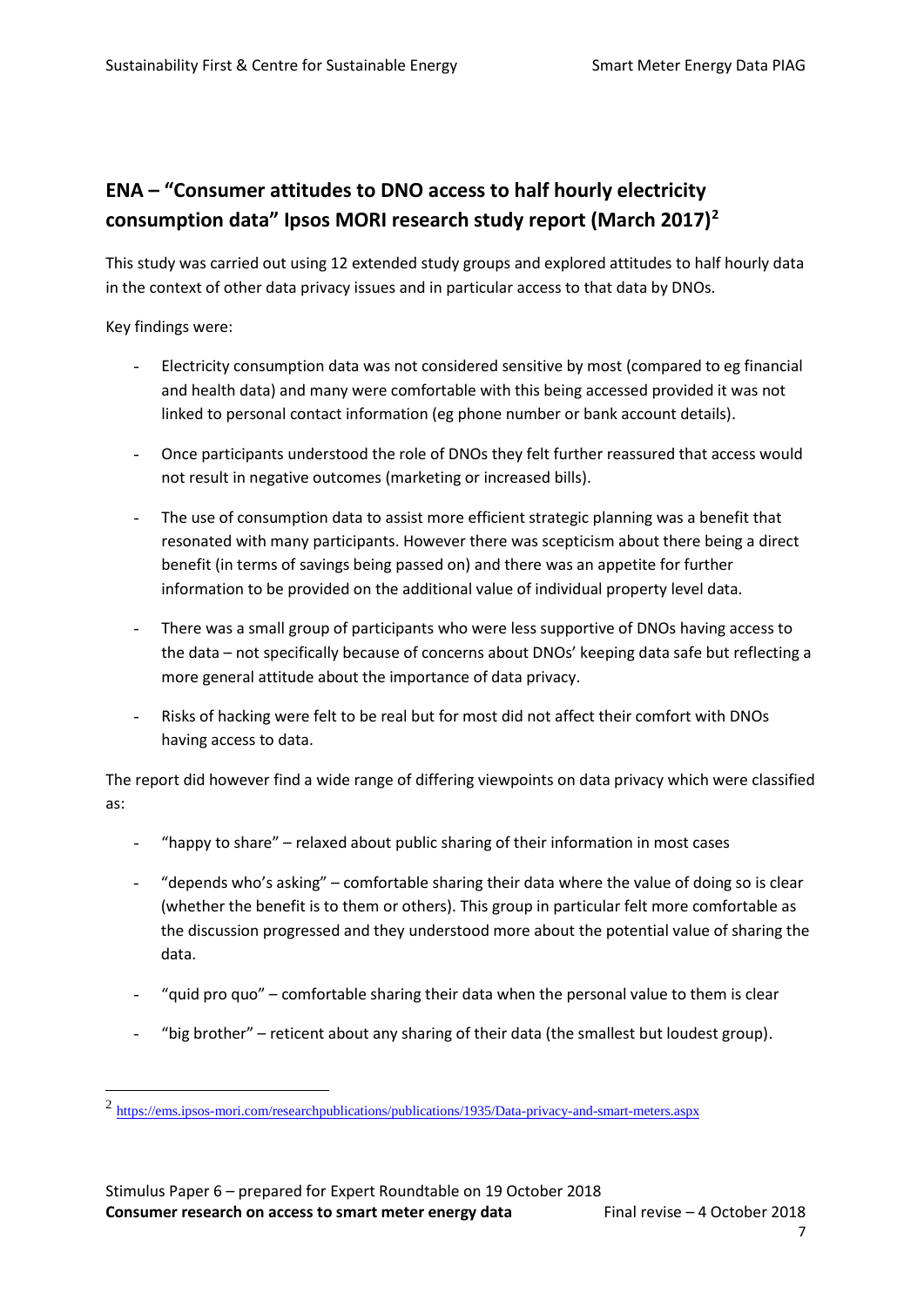- In exploring attitudes to DNOs having individual property level data the study found most people were very or fairly comfortable with the idea, some were cautiously supportive if the DNO benefits were clear (which they didn't always feel they were) and others were uncomfortable with sharing that level of data usually reflecting wider concerns about data privacy.

The sorts of concerns that were voiced about sharing smart meter data generally were fear of differential pricing (ie charging more at peak times); cold-calling to sell products or services; the data being sold on to third parties; hacking and linking of smart meter data to other personal sensitive data.

The use of the data to plan for a more efficient system in the future, which met changing needs and avoided waste, resonated with many participants. For some the environmental benefits were also important.

## **Ofgem Consumer First Panel Report on Smart Meter Data Privacy Issues (2011)<sup>3</sup>**

This was a deliberative research exercise using Ofgem's standing panel of around 100 domestic customers. It was carried out ahead of the data access and privacy framework being put in place and helped shape that policy thinking.

It found:

- Levels of concern increase with the granularity of data. Granular data could reveal when the property was unoccupied and that information could (in theory) be misused by supplier employees. It was unclear whether data would be made available in real time or in retrospect which were seen as different (though not explored in depth).
- The use of the term "sharing" of data in itself conveyed an impression that data could simply be passed around. Passing data on to third parties was a particular concern with panellists who were keen to understand who these third parties might be.
- Discussing this, Panellists were generally accepting of the fact that central or 'government' bodies may make use of this data at an aggregated level to better predict future demand. A small number were however suspicious that it could lead to the state being able to 'spy' on individuals' habits.

<sup>3</sup> [https://www.ofgem.gov.uk/publications-and-updates/ofgem-consumer-first-panel-year-3-report-smart-metering](https://www.ofgem.gov.uk/publications-and-updates/ofgem-consumer-first-panel-year-3-report-smart-metering-data-privacy-issues)[data-privacy-issues](https://www.ofgem.gov.uk/publications-and-updates/ofgem-consumer-first-panel-year-3-report-smart-metering-data-privacy-issues)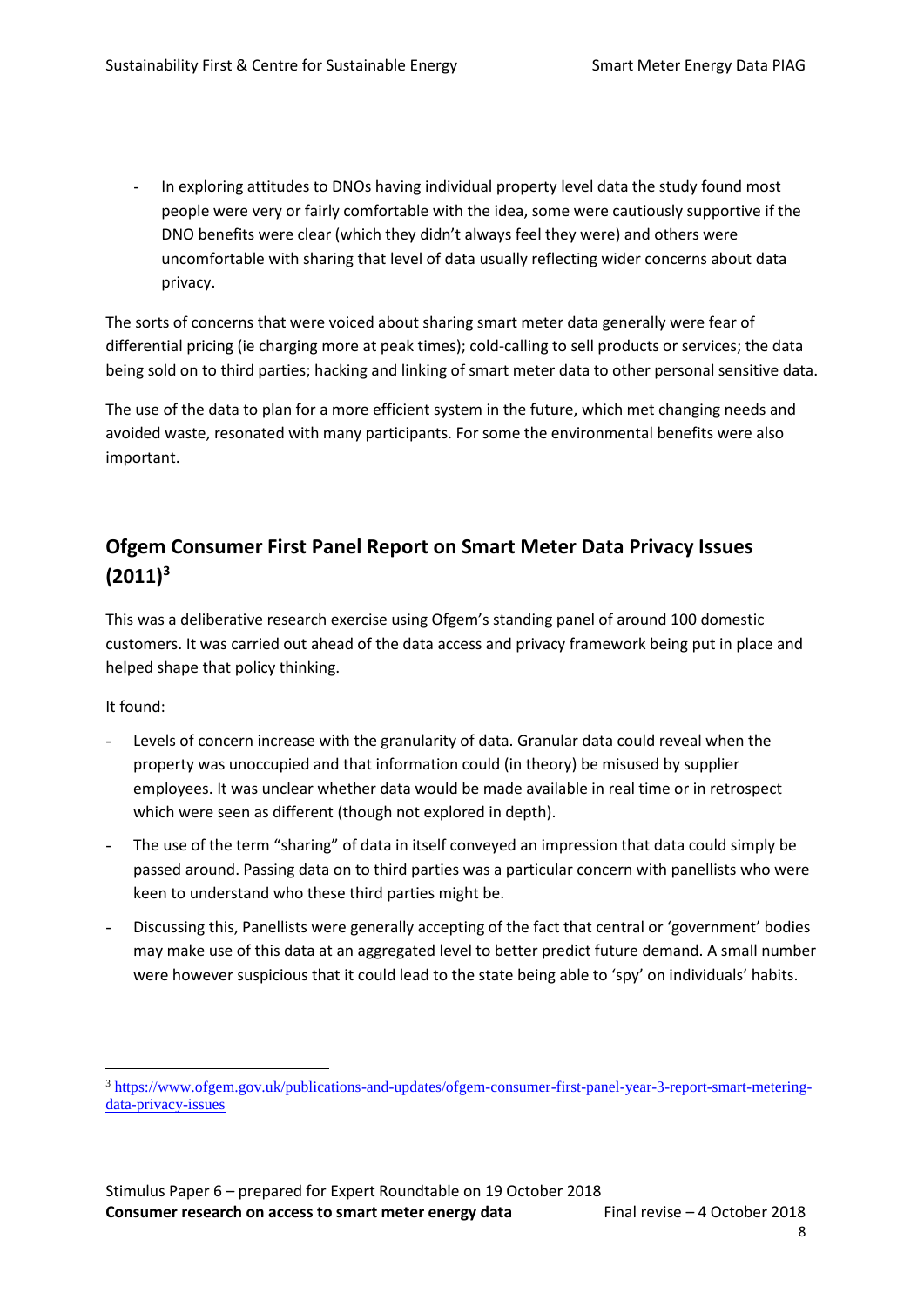- The strongest reaction to the sharing of data with third parties was however the expectation that this would mean commercial organisations and therefore a subsequent increase in the level of cold calls and marketing materials directed at consumers ("creating more noise and confusion in my life").The focus of the discussions was on use of data by suppliers and hence was coloured by issues around supplier trust as it was seen as unlikely that suppliers would use the data to benefit customers.
- There was a low level of awareness of general data protection legislation.

#### *Other smart meter studies*

 $\overline{a}$ 

### **Citizens Advice – Current Consumer Attitudes to Smart Home Technology 2018<sup>4</sup>**

This research was carried out by Traverse and involved 3 deliberative events and 2 workshops with harder to reach consumers. Data and privacy issues were explored as part of the sessions.

Data privacy and data collection was not top of mind for most participants in talking about smart home technology, although some consumers raised concerns around data security (in relation to hacking) unprompted. However, when discussed, consumers became increasingly aware of the amount and types of data current technology is already collecting about them. By the end of the session this was a key concern.

Consumers accepted that to get some of the benefits of the technology, they have to share their data with companies. For the most part, they were happy to share information like their interactions with the device or their preferences – or their energy usage. But they became more concerned where information shared contained personal details or could build a picture of how they live. They were particularly concerned about any implications for their physical safety and security.

Consumers were not instinctively worried about data manipulation, but as the discussion progressed, questions were raised about how data correlation/aggregation would be used for or against them

From the consumers' point of view, data collection should be a matter of informed consent and giving consumers overall transparency and control over their data. Knowing how the data is stored and protected would also make consumers more open: they expect safeguards to be in place from responsible parties.

<sup>4</sup> [https://www.citizensadvice.org.uk/about-us/policy/policy-research-topics/energy-policy-research-and-consultation](https://www.citizensadvice.org.uk/about-us/policy/policy-research-topics/energy-policy-research-and-consultation-responses/energy-policy-research/current-consumer-attitudes-to-smart-home-technology/)[responses/energy-policy-research/current-consumer-attitudes-to-smart-home-technology/](https://www.citizensadvice.org.uk/about-us/policy/policy-research-topics/energy-policy-research-and-consultation-responses/energy-policy-research/current-consumer-attitudes-to-smart-home-technology/)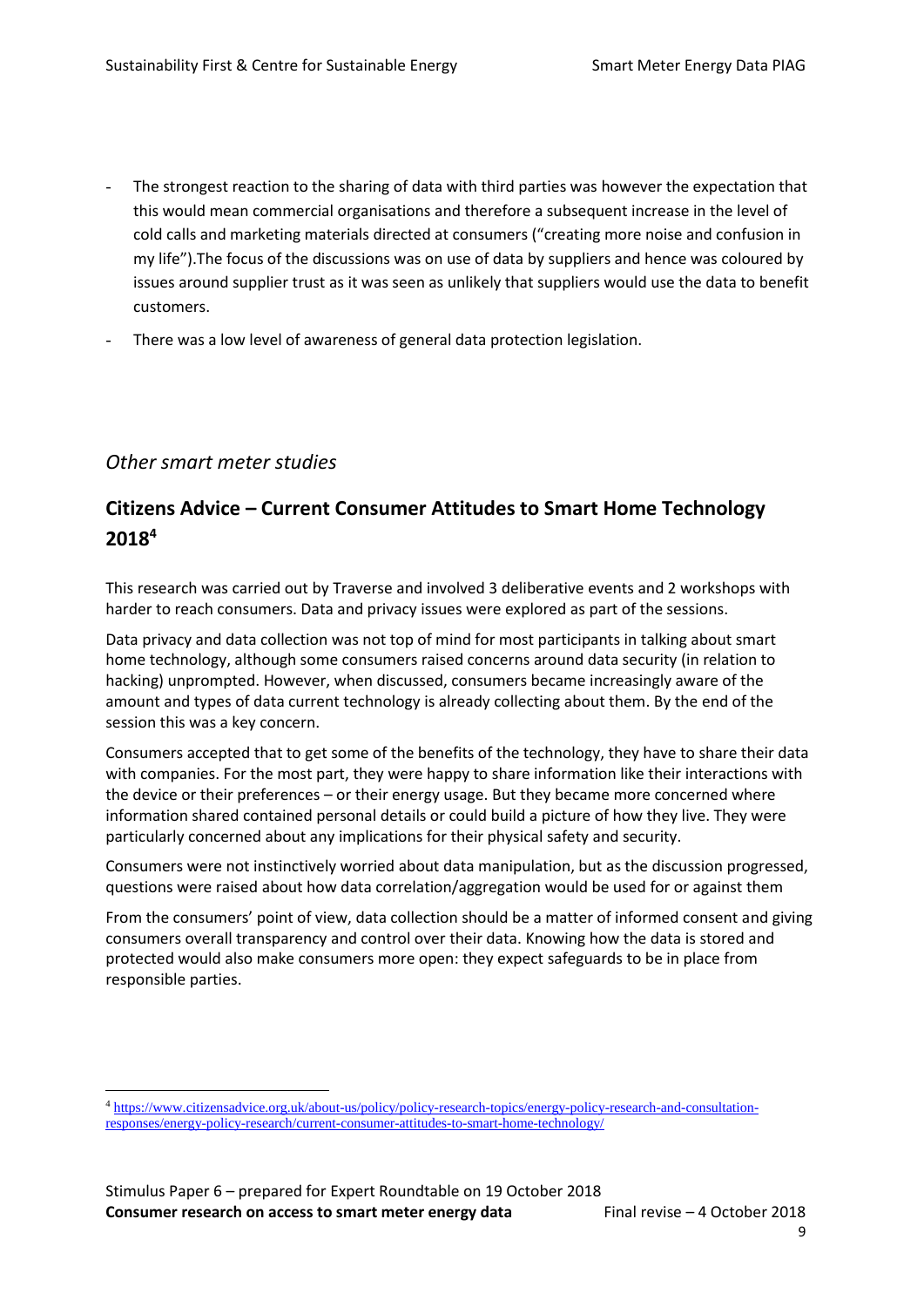#### **Citizens Advice - Early consumer experiences of smart meters 2018<sup>5</sup>**

Whilst data wasn't the focus of this research, consumers were asked how they felt about sharing energy usage data and whether they were asked for explicit consent by their energy supplier (to access data more regularly than once a day). Consumers were also told about the data access and privacy framework and asked if the protections included made them feel reassured.

The report found:

 $\overline{a}$ 

- 26% felt fairly or very concerned about sharing energy usage data with their supplier, with younger people typically more concerned
- 59% felt reassured by the protections included in the data access and privacy framework
- 35% did not remember their supplier explaining their data options to them or asking for explicit consent
- 71% of consumers, who had their smart meter installed for over a year, did not remember their supplier contacting them again to ask if they'd like to keep their current data sharing options.

#### **Smart Energy GB – Energy Outlook March 18 (fieldwork 2017)**

This is a survey of around 10,000 energy consumers. In the most recent research 4% of consumers quoted privacy issues as a concern with getting a smart meter.

## **BEIS – Smart Meter Early Learning Study – Ipsos MORI 2015**

This found less than 2% of smart meter customers expressed concerns about issues relating to data privacy (but worth noting that these people had already accepted a smart meter).

<sup>5</sup> [https://www.citizensadvice.org.uk/about-us/policy/policy-research-topics/energy-policy-research-and-consultation](https://www.citizensadvice.org.uk/about-us/policy/policy-research-topics/energy-policy-research-and-consultation-responses/energy-policy-research/early-consumer-experiences-of-smart-meters-2018/)[responses/energy-policy-research/early-consumer-experiences-of-smart-meters-2018/](https://www.citizensadvice.org.uk/about-us/policy/policy-research-topics/energy-policy-research-and-consultation-responses/energy-policy-research/early-consumer-experiences-of-smart-meters-2018/)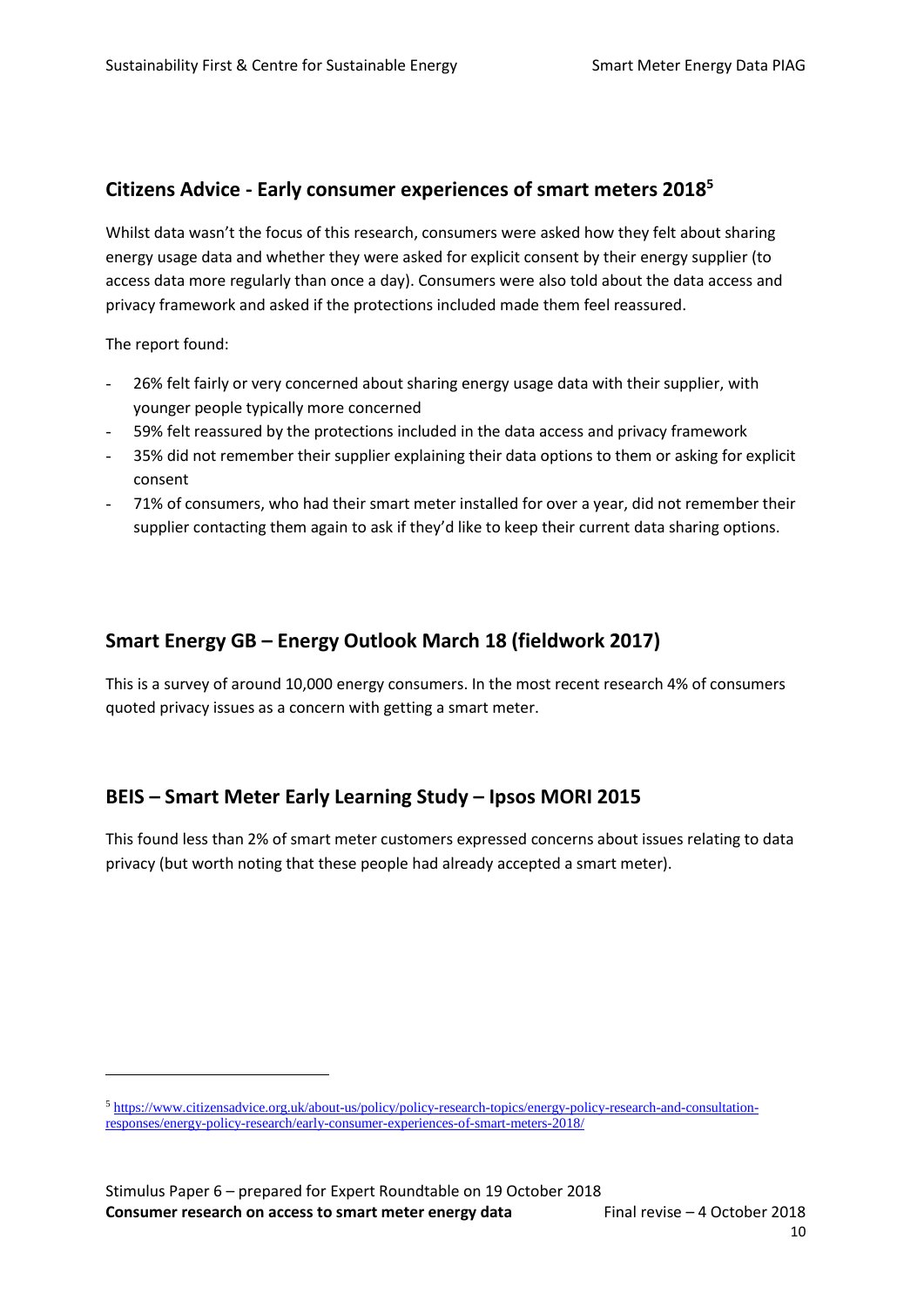## **Citizens Advice - Smart and clear – Customer attitudes to communicating rights and choices on energy data privacy and access (January 2014)<sup>6</sup> .**

The focus of this research was on what information should be provided to customers about smart meter data. The conclusion was that there should be a one-page Data Document written in clear and easy to understand language. Including a government kitemark would provide reassurance that uniform standards were being applied. Those concerned about security wanted to be reassured about the transmission of the data, and the security provisions in place; those concerned about privacy were keen to understand who would have access to their data, and whether they had a choice in this.In the discussions it was clear that customers generally didn't see the data as particularly sensitive although when they started to think about it showing when they were in or out, for example, did recognise that there could be risks if it got into the wrong hands.

Most consumers felt that any link to personal details made the whole subject more important. Specifically, this covered name, contact details including address and phone number and bank account details. However, the report acknowledges that energy suppliers hold all this information now.

Consumers were also concerned about their data then being shared onwards with third parties.

The research noted the wide range of views on privacy with some not really caring and others very concerned.

<sup>6</sup> [http://webarchive.nationalarchives.gov.uk/20140522163010/http://www.consumerfutures.org.uk/reports/smart](http://webarchive.nationalarchives.gov.uk/20140522163010/http:/www.consumerfutures.org.uk/reports/smart-and-clear-customer-attitudes-to-communicating-rights-and-choices-on-energy-data-privacy-and-access)[and-clear-customer-attitudes-to-communicating-rights-and-choices-on-energy-data-privacy-and-access](http://webarchive.nationalarchives.gov.uk/20140522163010/http:/www.consumerfutures.org.uk/reports/smart-and-clear-customer-attitudes-to-communicating-rights-and-choices-on-energy-data-privacy-and-access)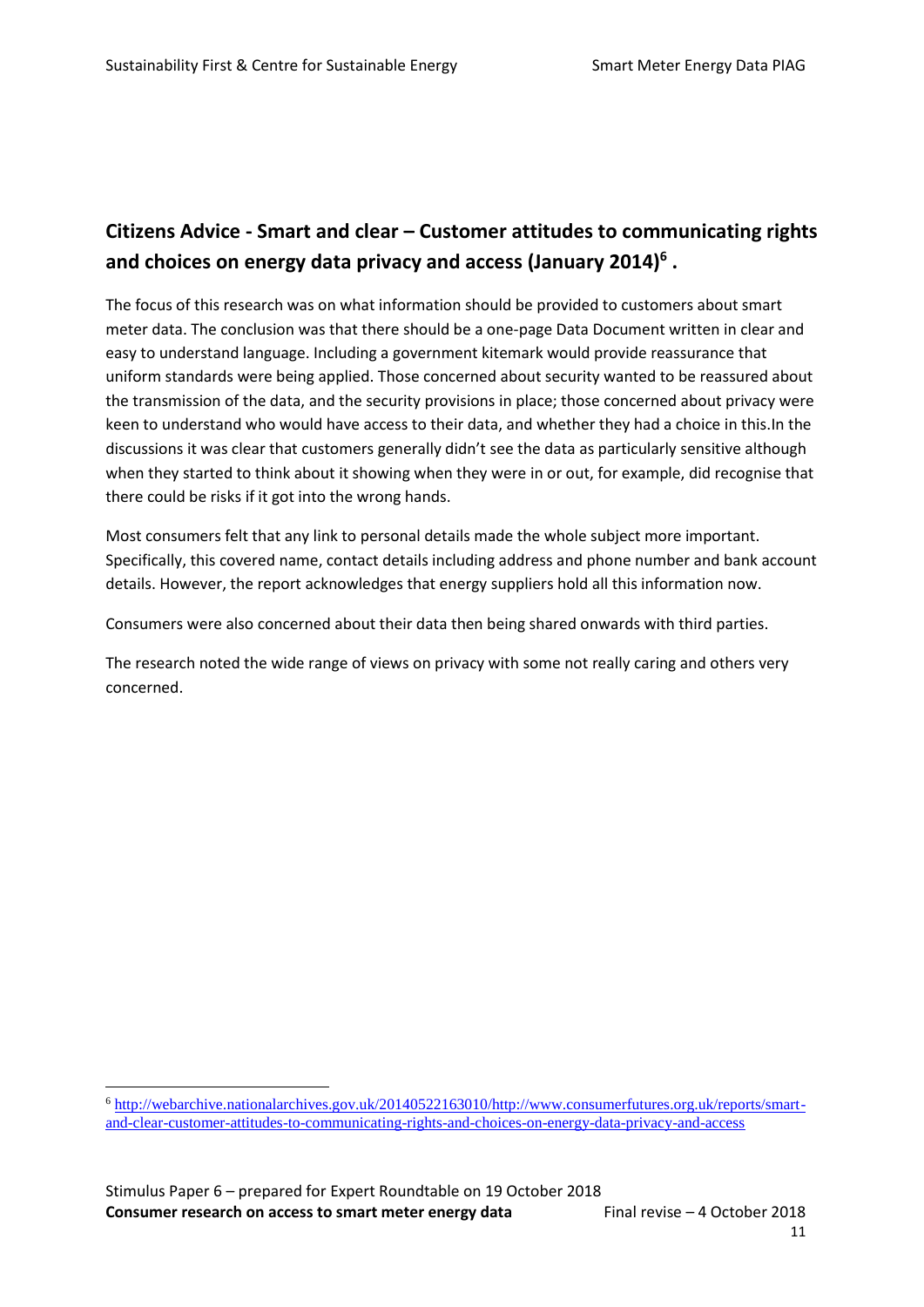#### *General data sharing*

 $\overline{a}$ 

## **Which? - Control, Alt or Delete? consumer research report on attitudes to data collection and use by Britainthinks (June 2018)<sup>7</sup>**

The research involved over 2000 telephone interview, a number of focus groups, one to one interviews (with vulnerable customers) and deliberative workshops.

The research showed most people had only a partial understanding of how data was collected and used. They generally believed that transactions were bounded (ie you agreed to share data with a particular company in exchange for a service) and were not aware of the extent of third party data sharing and profiling. As they learned more they became more concerned.

Most people judge the acceptability of data collection by the impact that it has on them which means it is important to spell out the potential impacts. Generally people found it easier to conceptualise the potential benefits than the harm.

As a framework for exploring the impacts of different products (from smart tv to public wifi) the report looks at the level of control consumers have, the relevance of the data that is collected to the provision of the product, the benefits to the customer and the potential harms.

People were pushed into what was termed "rational disengagement" because of the effort of working out what is being collected and trying to control it. People felt powerless as they are dependent on the technology and see no alternative but to accept the terms.

People want to have meaningful control over their data – or at least for the overall system to be controlled to protect them. People were surprised there wasn't more regulation.

That said levels of concern about data collection and use vary widely. Vulnerable customers were most concerned because they had the greatest fear of a tangible detriment.

The majority (81%) were concerned about organisations selling even anonymised data to third parties. The concerns included the potential for de-anonymisation or the scope for discrimination based on aggregated data around ethnicity, religion, sexuality. That said the primary concerns were where data could be traced back to them or where inferences are made based on certain data (except for things like recommending Netflix movies where people felt there was a benefit to them). A particular concern was where whole profiles were being shared.

<sup>7</sup> http://britainthinks.com/news/control-alt-or-delete-consumer-research-on-attitudes-to-data-collection-and-use-areport-for-which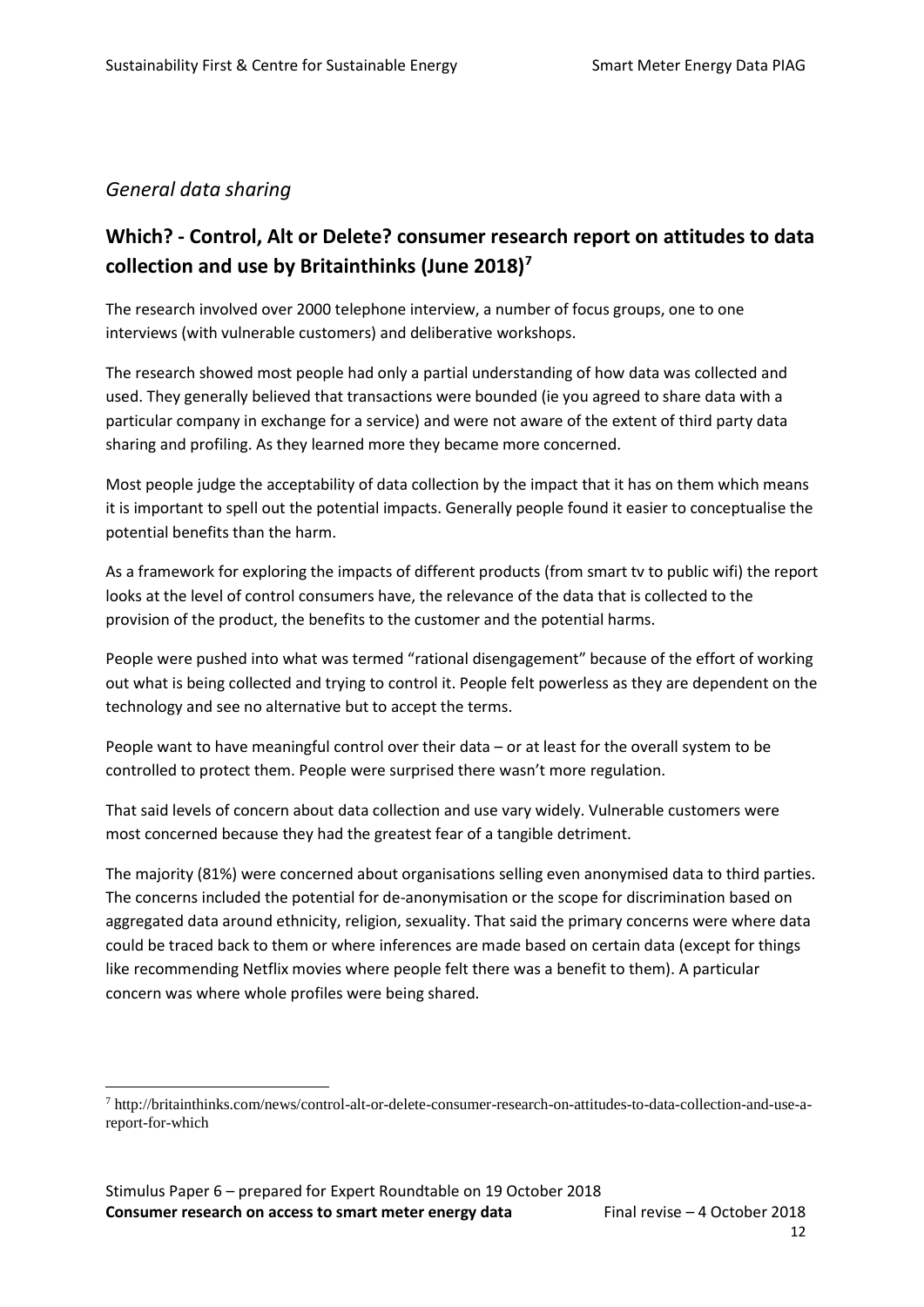That said attitudes and behaviours don't necessarily align. While people were concerned about third party selling of data they didn't necessarily take any action to prevent that.

The report presents a segmentation that it suggests could be used by policy makers. It breaks down attitudes into:

- Tolerant 35% (accept everything except third party sale of data)
- Concerned 29% (worried but feel they can control)
- Anxious 23% (worried and not sure they are able to control)
- Liberal 13% (accept everything).

These categories are then sub-divided on the basis of behaviours (eg how often social media is used). Young people seem to be potentially more extreme in their views (ie either liberal or anxious).

#### **Royal Society and British Academy project**

This project included a literature review of past consumer engagement exercises on data and its use<sup>8</sup> from 2009-17, which highlighted low levels of awareness (of the technology, of how much data is collected and of the regulatory protections in place), the importance of transparency, and different views on use of data by commercial bodies versus public sector.

It notes a general desire for people to have greater control over their data and to know who was holding data on them. Transparency and clarity are important for building trust. In addition, studies have shown that people are generally much more comfortable when data is anonymised and aggregated and cannot be traced back to them or used to target them.

Studies also showed that greater acceptance and participation in research studies can be gained if there is an output which leads to perceived benefits at the individual, local, regional or national level.

However, it noted the range of views on privacy issues and different typologies that a number of studies had identified.

Concerns were raised about organisations holding data for longer than they should, inaccurate data, selling of data and the use of linked administrative data to justify controversial policies such as the Bedroom Tax. Mixed views were recorded on the idea of surveillance. The ability of organisations to keep data securely was vital for trust and there was a lack of trust in particular for commercial organisations.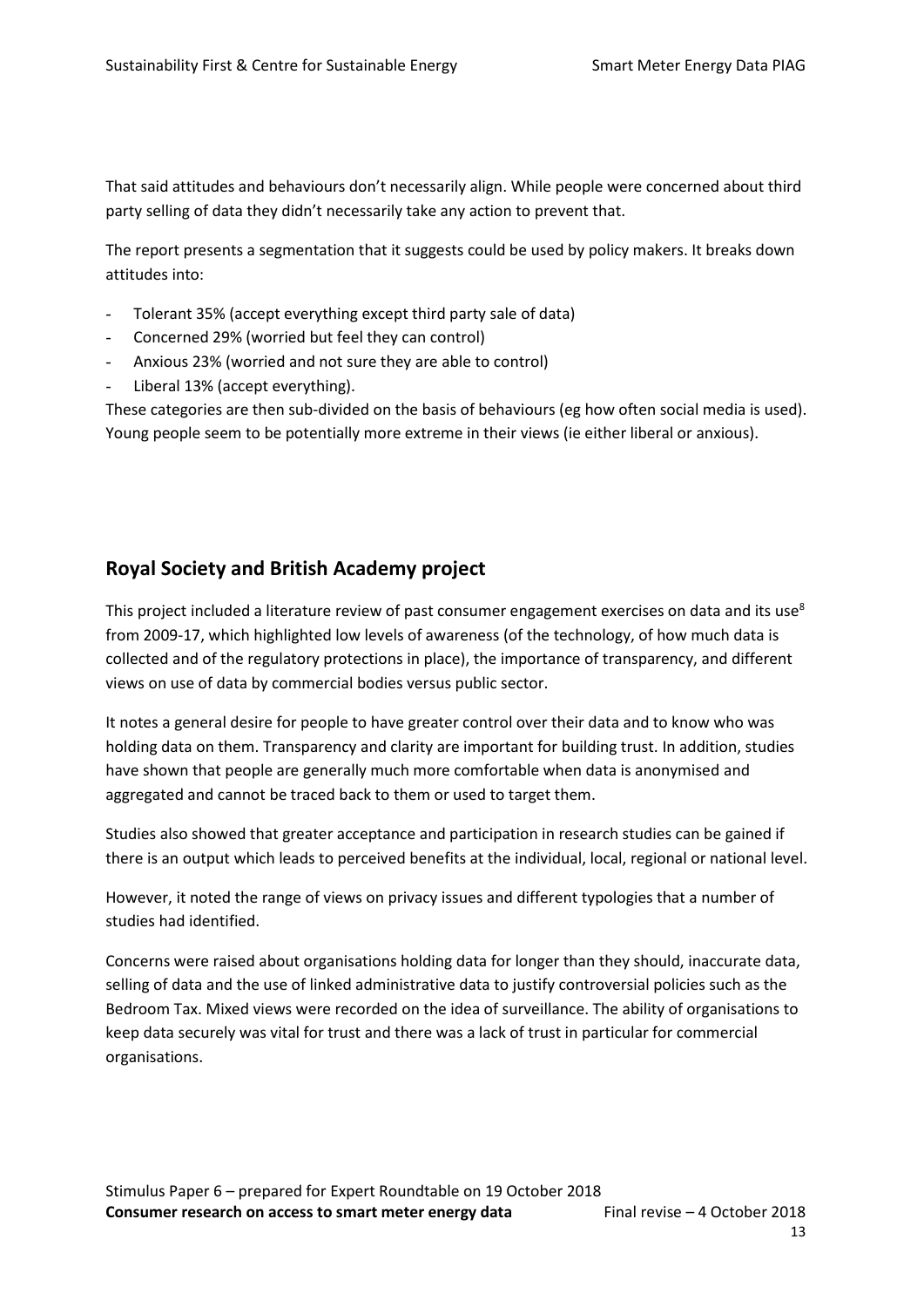#### **Ipsos-Mori Data Dialogue (2014)<sup>9</sup>**

The research involved 136 individuals involved in a 2-day deliberative event. The aim was to explore the role and arrangements for the new Administrative Data Research Network (ADRN). Questions were also were posed as to why the ADRN was necessary, as participants had assumed that government administrative data was already linked and shared across departments and services. There was some scepticism about the value of social research.

There were also concerns about operational aspects of the ADRN initiative, though the strict processes that will be in place provided reassurance. By the end of the second day of dialogue, most participants had concluded that they supported administrative data linkage via the ADRN, if three main conditions were met:

- The data is fully de-identified as per the process described in the workshops
- The data is kept secure at all times

 $\overline{a}$ 

The data is linked for socially beneficial purposes, broadly defined

In many cases, participants needed extensive information and discussions with experts and researchers in order to be satisfied that these conditions would be met by the ADRN. Participants also indicated that the public should be consulted before any extension of the scope of the ADRN, particularly with relation to access to linked administrative data by private companies in order to help them make a profit. However, given the complexity of the issues I was not expected that they would be exposed to the population at large. The use of language was important.

Participants were reassured that there would not be a "super database" and that data would be destroyed after use.

<sup>8</sup> [https://royalsociety.org/~/media/policy/projects/data-governance/data-governance-public-engagement](https://royalsociety.org/~/media/policy/projects/data-governance/data-governance-public-engagement-review.pdf?la=en-GB)[review.pdf?la=en-GB](https://royalsociety.org/~/media/policy/projects/data-governance/data-governance-public-engagement-review.pdf?la=en-GB)

<sup>9</sup> <https://www.ipsos.com/sites/default/files/publication/1970-01/sri-dialogue-on-data-2014.pdf>